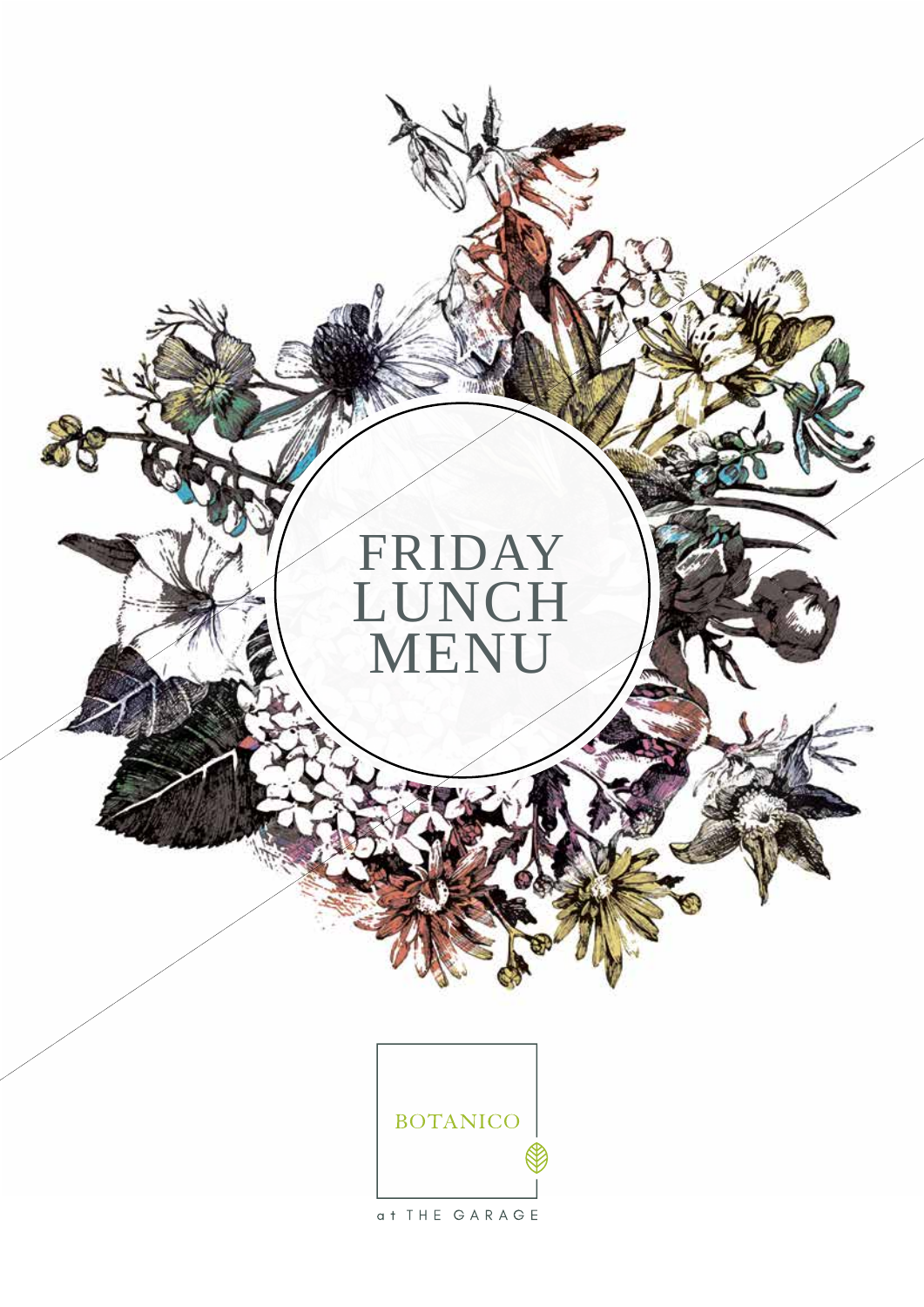# **FRIDAY SET LUNCH**

 $3$  Course:  $$40^{++}$  per pax  $\mid$  4 Course:  $$48^{++}$  per pax

# *V - VEGETARIAN*

# NIBBLES

## *V* **SEASONAL TOMATOES**

Soy Sauce Pickled-Tomatoes | Beetroot | Fig | Burrata **Vegan option available**

*O R*

# **ASPARAGUS TEMPURA**

Miso Hollandaise | Scallions | Sesame Powder

*O R*

# **"ASSAM LAKSA" CEVICHE (+\$4)**

Ceviche of Seabass | Pomegranate | Ginger Flower Tamarind-Dressed Glass Noodles | Shrimp Paste Ice Cream

4-COURSE OPTION

## *V* **TOMATO BASIL GOUDA "LATTE"**

Cumin Gouda Foam | Grilled Sourdough **Vegan option available**

MAINS

## *V* **ABACUS & ARTICHOKES**

Tapioca & Yam Abacus Seeds | Jerusalem Artichoke | Artichoke Pickled Eryngii Mushrooms | Spiced Soy Sauce **Vegan option available**

*O R*

#### **"ASSAM PEDAS" SNAPPER**

Saffron Risotto | Okra 2-ways | Assam Pedas | Ginger Flower

*O R*

### **65° KUROBUTA PORK BELLY**

Sunchoke | Leek Flowers | Szechuan Peppercorns | Black Vinegar

*O R*

#### **"HERBAL CHICKEN"**

Chicken Breast | "Chicken Rice" Couscous | Kale | Pickles Comte | Angelica-infused Sauce

DESSERTS

### *V* **ACAI SORBET**

Seasonal Fruits | Citrus Honey | Mint **Vegan option available**

*O R*

## *V* **ONDEH ONDEH**

Coconut Foam | Kaya Ice Cream | Pandan Glutinuous Cake | Gula Melaka

*O R*

### *V* **LEMONGRASS PANNA COTTA**

Ginger Ice Cream | Granny Smith Apples | Lemon Meringue

All prices are subject to 10% service charge & prevailing government taxes. Kindly inform us about your dietary restrictions and/or food allergies upon ordering. *All m e n u ite ms a r e s u b ject to s e a s o n a l availabilit y .*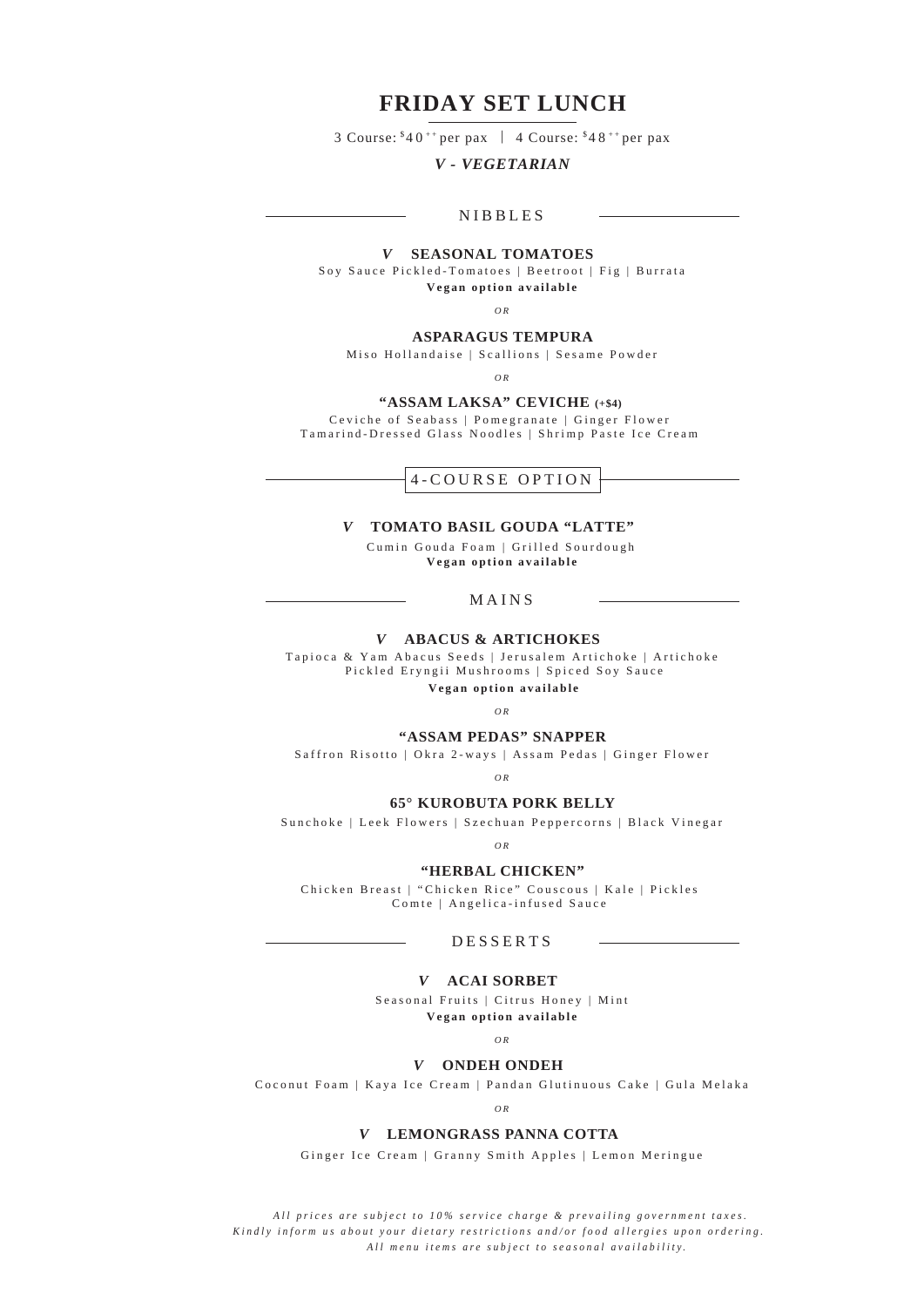**BREAD OF THE DAY** (2 PCS) **7**<br>Served with house-smoked butter and condiments.

# **NIBBLES**

|   | <b>SEASONAL OYSTER (3 PCS)</b><br>Served with chilli-coriander granita.                                                                           | 18 |
|---|---------------------------------------------------------------------------------------------------------------------------------------------------|----|
| V | <b>CAULIFLOWER</b><br>Shallow-fried, tossed in Cañarejal fondue, finished<br>with kaffir lime zest and spiced almonds.                            | 10 |
|   | <b>CRISPY BABY SOUID</b><br>Served with curried aioli, pickled onions and curry leaves.                                                           | 14 |
| V | <b>ASPARAGUS TEMPURA</b><br>Deep fried asparagus served on miso hollandaise and<br>topped with scallions and sesame powder.                       | 14 |
| V | <b>TRUFFLE CHEESE "TOASTIES" (3PCS)</b><br>Crispy toasted brioche topped with truffle cream cheese,<br>honey emulsion, fresh truffles and chives. | 14 |

#### **V - VEGETARIAN**

. All prices are subject to 10% service charge & prevailing government taxes<br>Kindly inform us about your dietary restrictions and/or food allergies upon ordering. All menu items are subject to seasonal availability.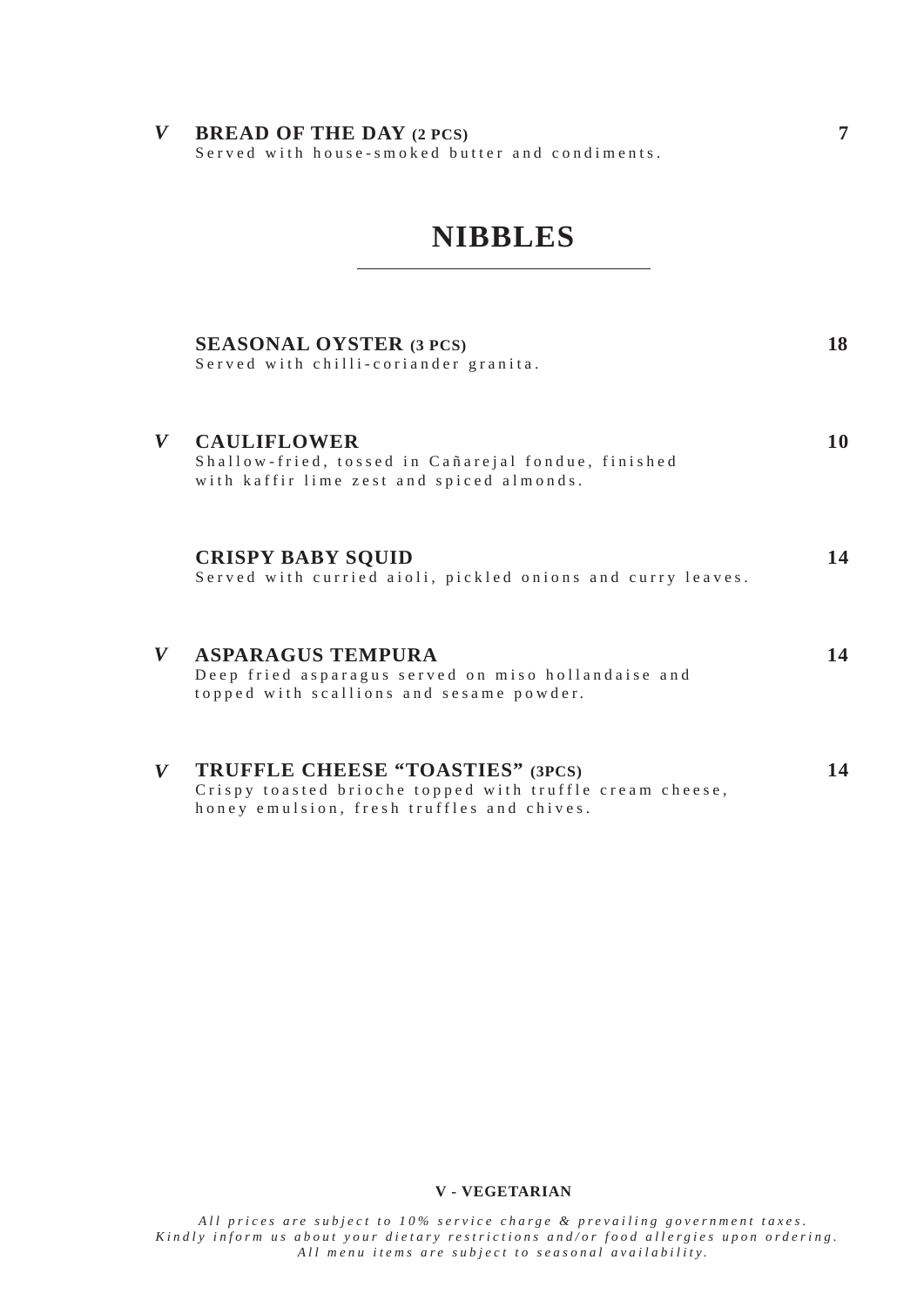# **CHAPTER ONE**



### **NUTS**

#### *H i s t o r y*

Nuts have been a staple in the human diet since the beginning of time. In Singapore, "Kacang Puteh", which means "white nuts", is a popular traditional snack that is an assortment of nuts wrapped in thin paper cones made from old

newspapers and magazine pages.

#### *U s e s*

Nuts are a highly prized food and energy source of nutrients for humans and wildlife. They are not only rich in protein and good fats, but also add texture to

dishes such as the "Grilled Beef Tongue" with cashew cream

– a popular appetizer in Botanico.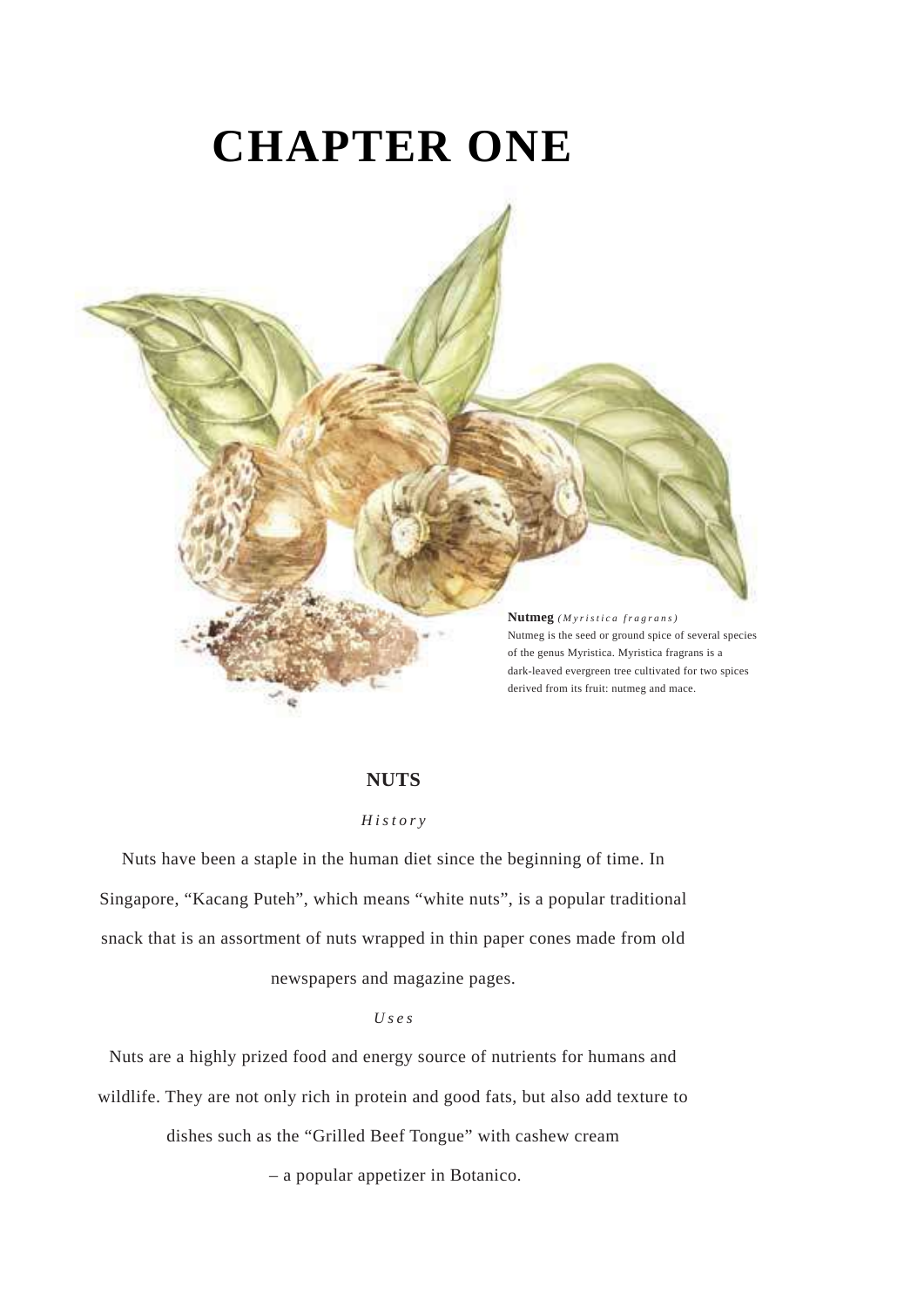# **APPETISERS**

| <b>SMOKED AUBERGINE</b>                                   | 15 |
|-----------------------------------------------------------|----|
| Also known as "eggplant", the aubergine is smoked in      |    |
| the inka with oak chips, served with fresh celtuce,       |    |
| fermented shrimp paste jam and grilled rice cracker.      |    |
| Vegan & Vegetarian option is available upon request       |    |
|                                                           |    |
|                                                           |    |
| <b>SEASONAL TOMATOES</b>                                  | 16 |
| Pickled with soy sauce, our seasonal tomatoes are         |    |
| served with beetroot, figs and burrata.                   |    |
|                                                           |    |
| Vegan option is available at \$15                         |    |
|                                                           |    |
|                                                           |    |
| "ASSAM LAKSA" CEVICHE                                     | 17 |
| Chef's interpretation of Assam Laksa, comprising          |    |
| of a ceviche of seabass with green chilli, pomegranate    |    |
| and shaved ginger flower, served with tamarind dressed    |    |
| glass noodles and shrimp paste ice cream.                 |    |
| Classic ceviche with sweet chilli jam, corn, pomegranate, |    |
| and coriander is available at \$15                        |    |
|                                                           |    |

**"TACOS" 18** *Choice of: Kurobuta Pork Belly or Beef Tongue* Served with jicama slaw, toasted rice, ginger flower, baby bok choy and cashew cream.

# **SOUP & "LATTES"**

#### $\mathbf{V}$ **TOMATO BASIL GOUDA "LATTE" 12**

Hearty roasted tomato and basil soup, topped with cumin gouda foam, served with grilled sourdough.

*Vegan option is available at \$10*

 $\bf{V}$ 

#### **V - VEGETARIAN**

All prices are subject to 10% service charge & prevailing government taxes. Extractions and/or food allergies upon ordering.<br>Kindly inform us about your dietary restrictions and/or food allergies upon ordering. All menu items are subject to seasonal availability.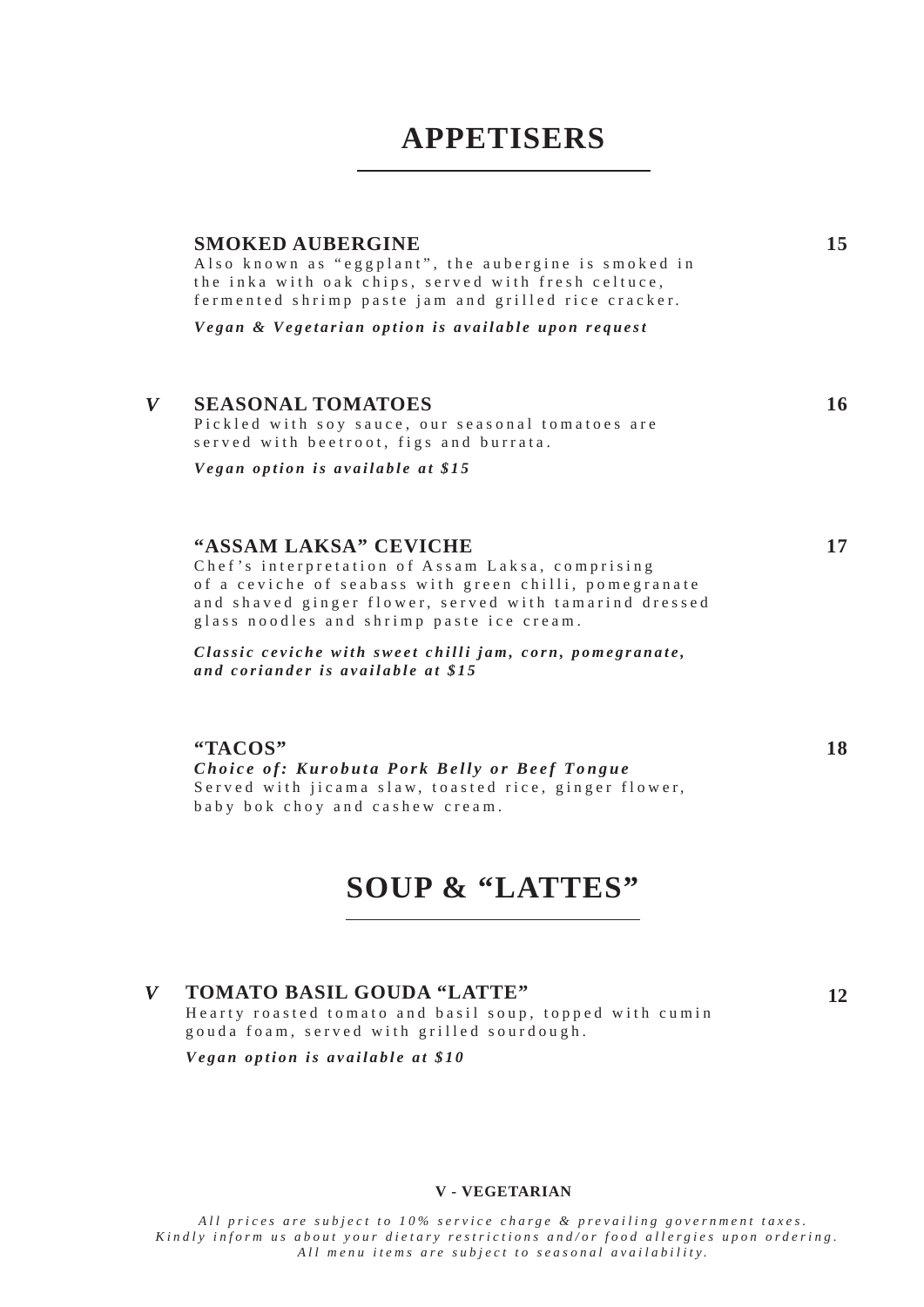# **CHAPTER TWO**



**ROOTS**

#### *H i s t o r y*

Roots were main sources of carbohydrates for our ancestors and remain an important source of energy. Root vegetables like tapioca and sweet potato were some of the most common wartime foods eaten during the Japanese occupation in

Singapore, as rice and meat were scarce.

*U s e s*

Roots are high in nutrients and are an important source of fiber, required for a balanced diet. Edible roots such as ginger and beetroot are some of the ingredients

that are used in dishes served at Botanico.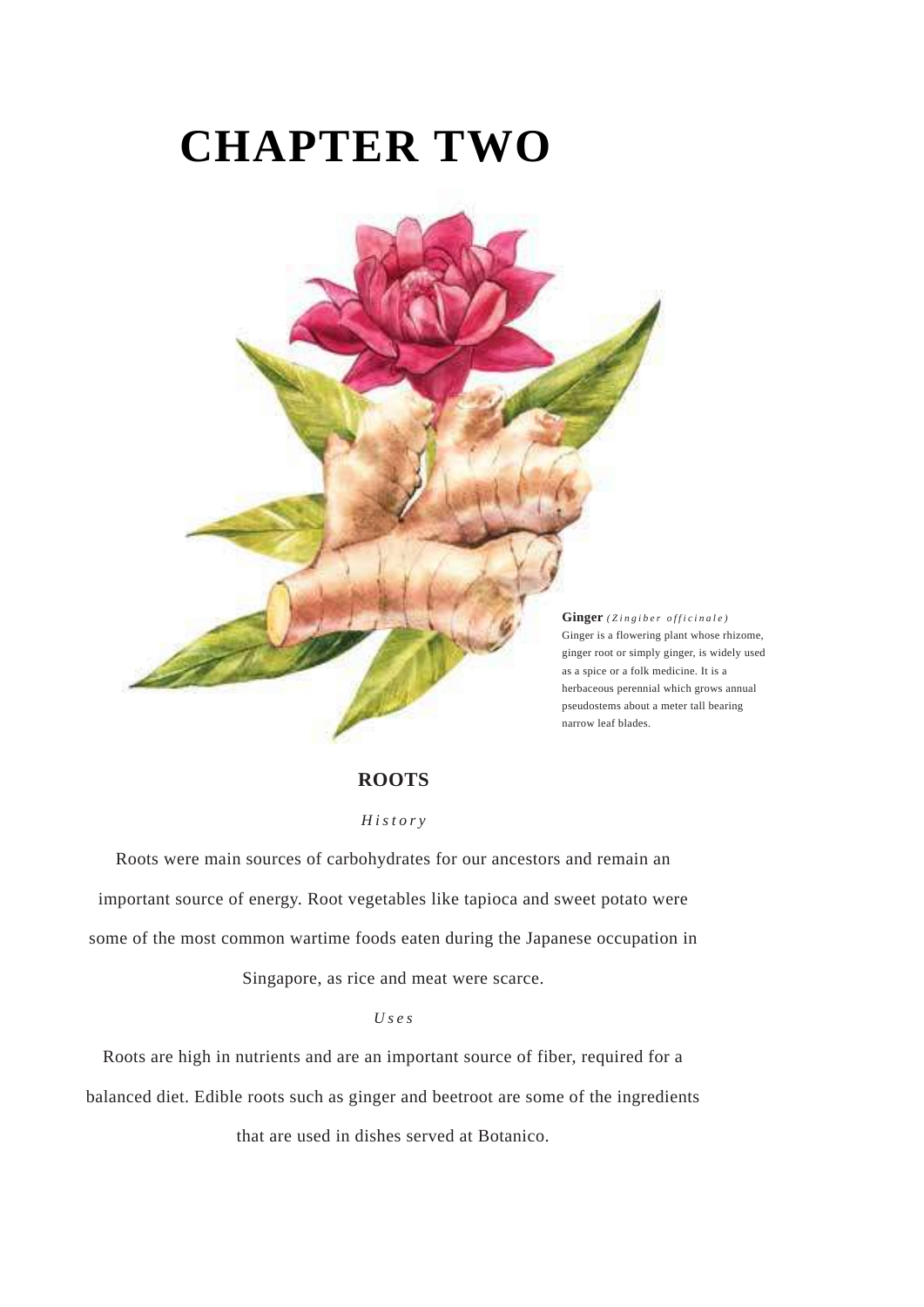# **MAIN PLATES**

| <b>ABACUS &amp; ARTICHOKES</b><br>Abacus seeds made with tapioca and yam, served with textures<br>of Jerusalem artichoke, artichokes, pickled eryngii mushrooms<br>and spiced soy sauce. | 27 |  |
|------------------------------------------------------------------------------------------------------------------------------------------------------------------------------------------|----|--|
| Vegan option is available upon request                                                                                                                                                   |    |  |
| <b>CRAB RISSONI</b><br>Rissoni cooked with nori, served with a mixture of Japanese<br>deep-sea red crab and blue swimmer crab's meat, complemented<br>with comte.                        | 32 |  |
| "ASSAM PEDAS" SNAPPER<br>Grilled on a banana leaf, our snapper is complemented with<br>saffron risotto, okra 2-ways, assam pedas and ginger flower.                                      | 32 |  |
| "HERBAL CHICKEN"<br>Chef's take on herbal chicken - Sous-vide chicken breast,<br>served with "chicken rice" couscous, kale, pickles, comte<br>and angelica-infused sauce.                | 29 |  |
| <b>65° KUROBUTA PORK BELLY</b><br>Slow-cooked Kurobuta pork belly served with textures<br>of sunshoke, leak flowers and house made soy vinegar                                           | 30 |  |

of sunchoke, leek flowers and house-made soy-vinegar infused with Szechuan peppercorns.

#### **WAGYU BEEF CHEEK 38**

 $\overline{V}$ 

Beef cheek braised in a lemongrass broth, glazed with caramelized soy, served with Asian pesto, barley risotto, spicy papaya and apple salad.

*S picy p a p a y a a nd app le s a l a d is a v a i l a b le a t \$ 8*  $\mathbf{V}$ 

#### **V - VEGETARIAN**

All prices are subject to 10% service charge & prevailing government taxes. Kindly inform us about your dietary restrictions and/or food allergies upon ordering. All menu items are subject to seasonal availability.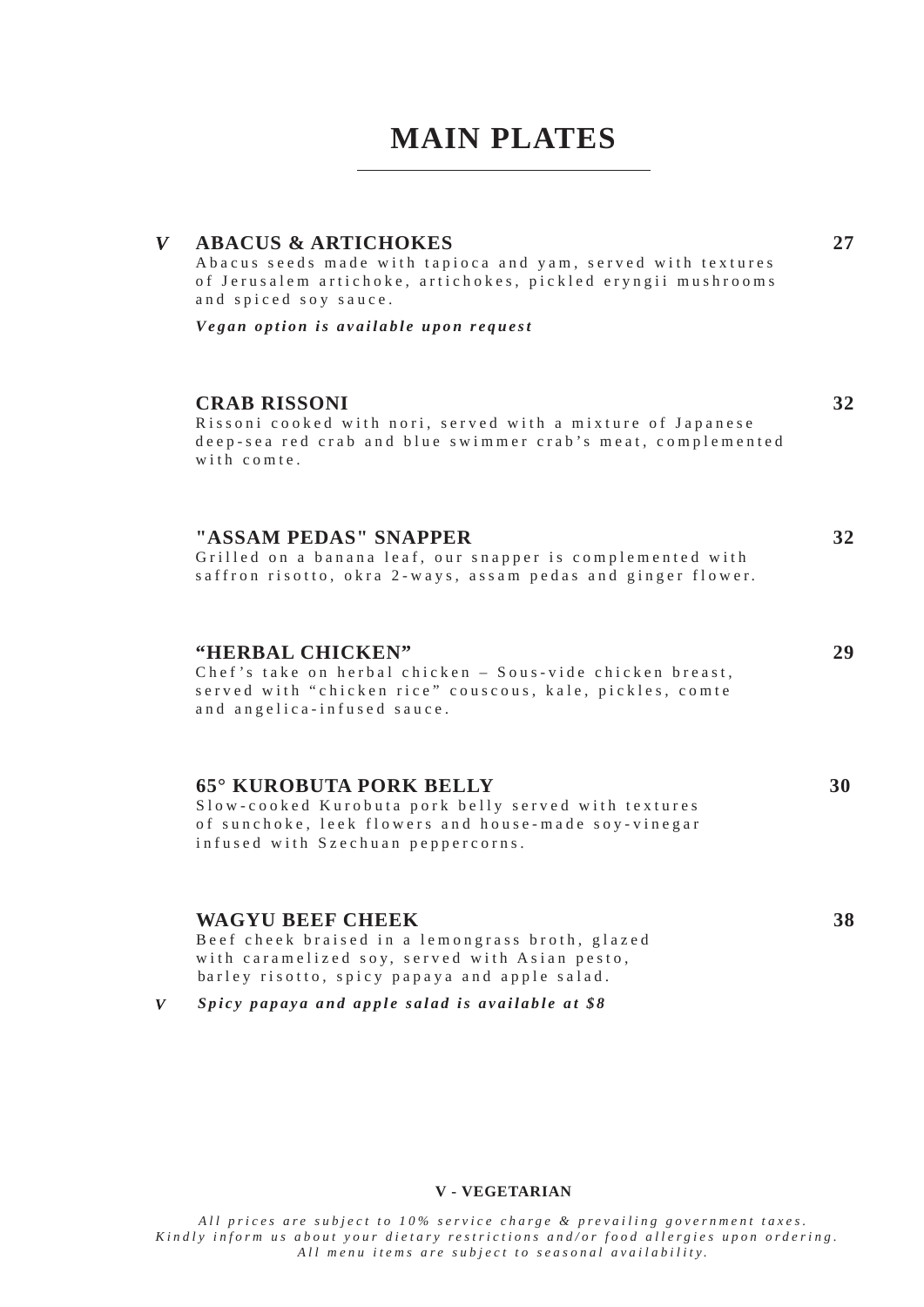# **CHAPTER THREE**



**Cloves** *( S y z ygiu m a r o m aticu m )* Cloves are the aromatic flower buds of a tree in the family Myrtaceae, Syzygium aromaticum. They are native to the Maluku Islands in Indonesia, and are commonly used as a spice.

### **HERBS AND SPICES**

#### *H i s t o r y*

Early uses of herbs and spices were connected to medicine and preservation. Clove and nutmeg are examples of the first few spices to be introduced in Singapore and the city-state quickly grew into a major historical port for the spice trade between

Asia and Europe.

#### *U s e s*

Herbs and spices are now commonly used in the culinary world for flavouring and colouring and are packed with health benefits. If you take a closer look, you can

find some of these herbs and spices used in Botanico's menu items.

(Hint: Look in the appetisers and desserts section)